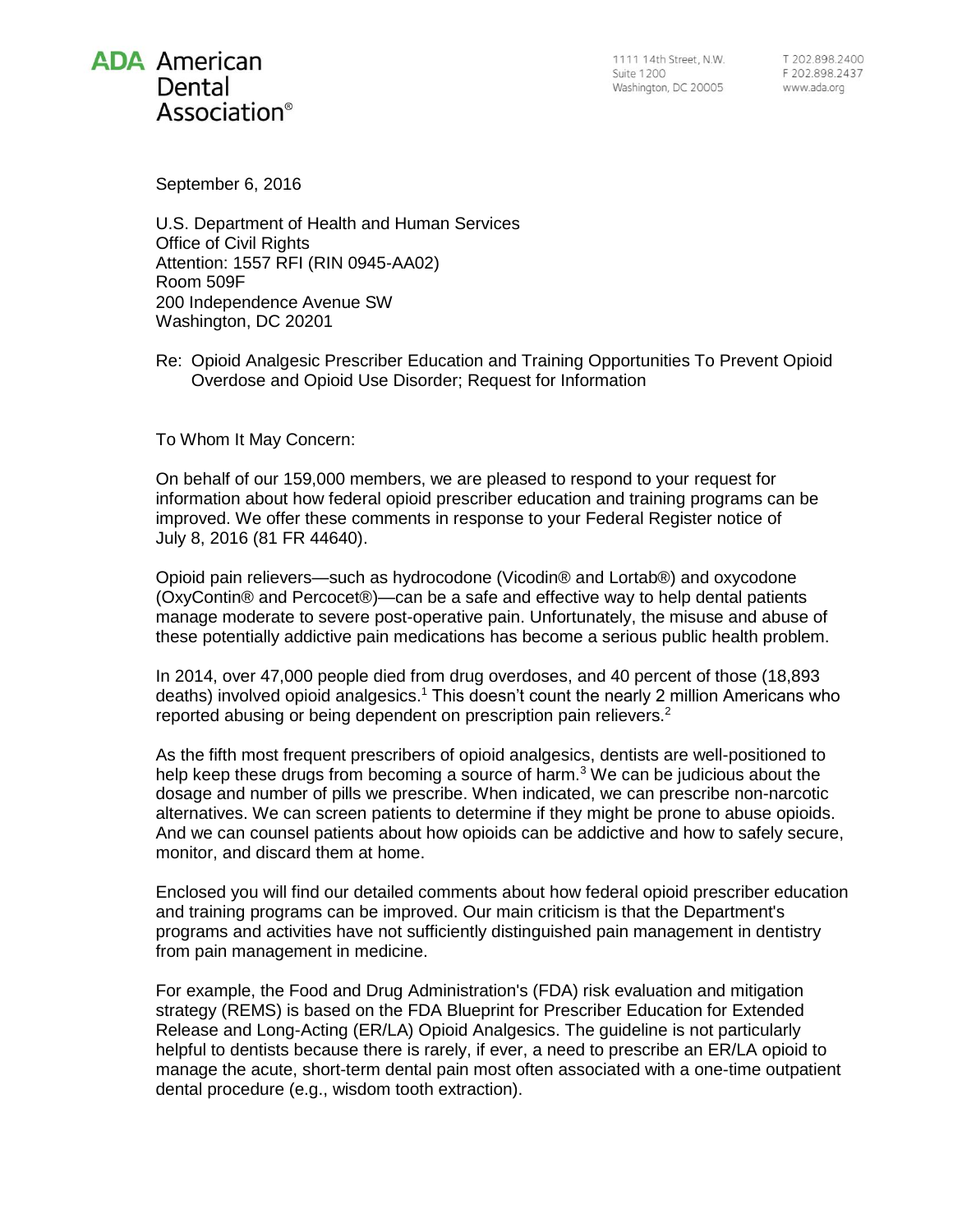September 6, 2016 Page 2

The highly touted Centers for Disease Control and Prevention (CDC) Guideline for Prescribing Opioids for Chronic Pain also does not address the particulars of managing short-term pain in dental settings. In fact, the document expressly states, "Some of the recommendations might be relevant for acute care settings or other specialists, such as emergency physicians or dentists, but use in these settings or by other specialists is not the focus of this guideline."

We urge the Department to give more attention to the nuances of managing acute, shortterm pain following a one-time outpatient surgical procedure, particularly in dental settings (e.g., a wisdom tooth extraction). We would be happy to work with you to do so.

We applaud your efforts to help curb the misuse and abuse of opioid pain medications and would welcome the opportunity to discuss this further. If you have any questions, please contact Mr. Robert J. Burns at 202-789-5176 or burnsr@ada.org. Information is also available at ADA.org/opioids.

Sincerely,

/s/

 $\overline{a}$ 

/s/

Carol Gomez Summerhays, D.D.S. President

Kathleen T. O'Loughlin, D.M.D., M.P.H. Executive Director

CGS:KTO:rjb **Enclosure** 

<sup>1</sup> Centers for Disease Control and Prevention, National Center for Health Statistics. Fact Sheet: NCHS Data on Drug-Poisoning Deaths: March 2016.

<sup>2</sup> Substance Abuse and Mental Health Services Administration, Center for Behavioral Health Statistics and Quality. (2015). Behavioral health trends in the United States: Results from the 2014 National Survey on Drug Use and Health (HHS Publication No. SMA 15-4927, NSDUH Series H-50): 23.

<sup>3</sup> IMS Health, National Prescription Audit, United States, 2012.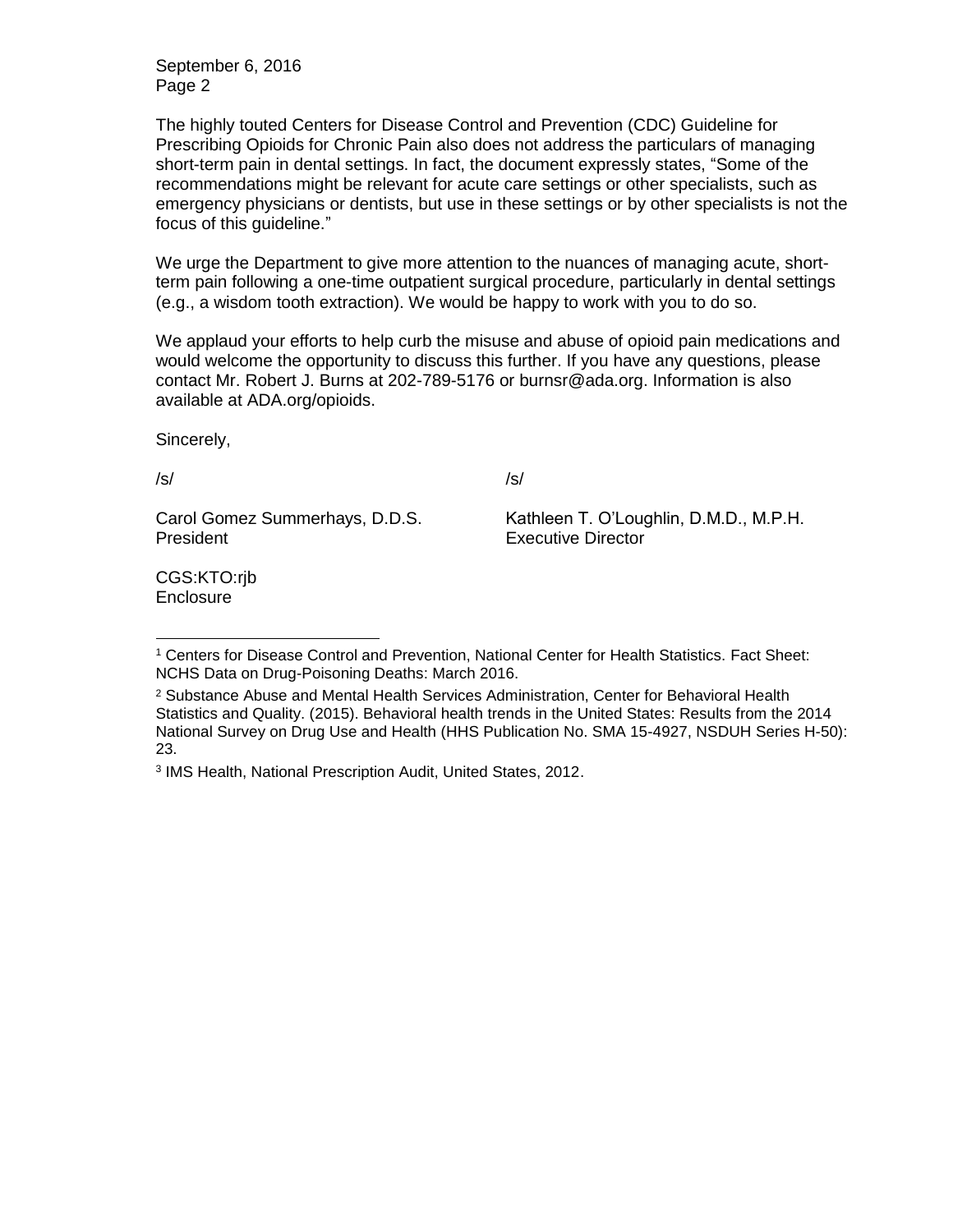# **ADA** American Dental Association<sup>®</sup>

America's leading advocate for oral health

### Supplemental Comments to the

#### **Department of Health and Human Services**

on the

# **Opioid Analgesic Prescriber Education and Training Opportunities To Prevent Opioid Overdose and Opioid Use Disorder; Request for Information**

September 6, 2016

On behalf of our 159,000 members, we are pleased to respond to your request for information about how federal opioid prescriber education and training programs can be improved. We offer these comments in response to your Federal Register notice of July 8, 2016 (81 FR 44640).

# **CENTERS FOR DISEASE CONTROL AND PREVENTION**

The highly touted Centers for Disease Control and Prevention (CDC) Guideline for Prescribing Opioids for Chronic Pain does not address the particulars of managing pain in dentistry. In fact, the document expressly states, "Some of the recommendations might be relevant for acute care settings or other specialists, such as emergency physicians or dentists, but use in these settings or by other specialists is not the focus of this guideline."

To help make the CDC's prescriber education and training content relevant to dentists, we ask the Department to:

 Direct CDC to develop a guideline for prescribing opioids for acute, short-term pain, as is more commonly seen in dental settings.

# **FOOD AND DRUG ADMINISTRATION**

The Food and Drug Administration's (FDA) risk evaluation and mitigation strategy (REMS) is based on the FDA Blueprint for Prescriber Education for Extended Release and Long-Acting (ER/LA) Opioid Analgesics. The guideline is not particularly helpful to dentists because there is rarely, if ever, a need to prescribe an ER/LA opioid to manage acute, short-term dental pain, most often associated with a one-time outpatient dental procedure (e.g., wisdom tooth extraction).

To help make the FDA's prescriber education and training content relevant to dentists, we ask the Department to:

- Direct the FDA to develop a blueprint for educating prescribers of immediate-release and short-acting (IR/SA) opioid analgesics.
- Direct FDA to expand its risk evaluation and mitigation strategy (REMS) to include educating prescribers of immediate-release and short-acting (IR/SA) opioid analgesics.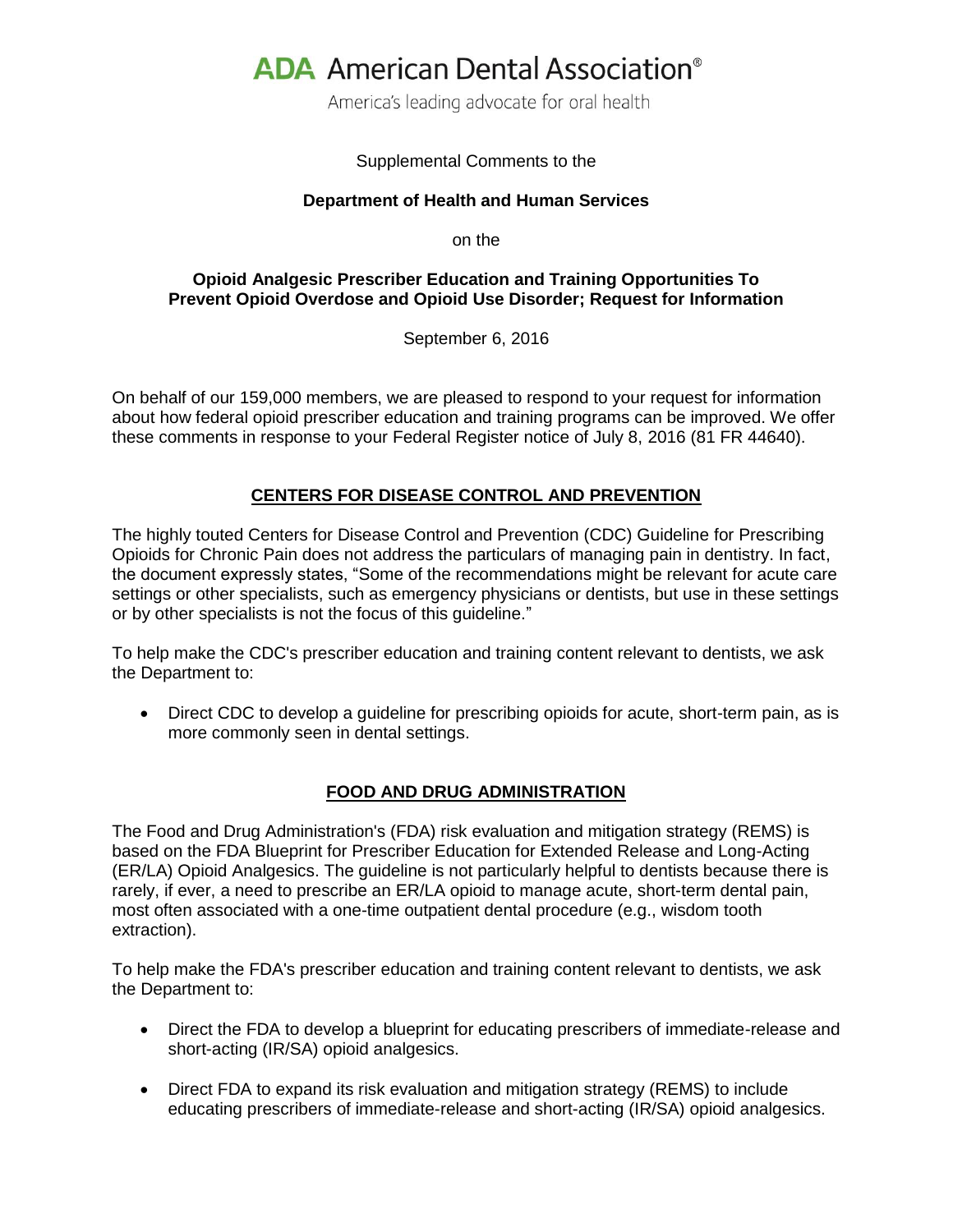September 6, 2016 Page 2

In the interest of full disclosure, the ADA applied for (and was denied) an FDA REMS training grant in 2012. We did not receive a grant because dentists do not prescribe ER/LA opioids.

# **SUBSTANCE ABUSE AND MENTAL HEALTH SERVICES ADMINISTRATION**

Thanks, in part, to a grant from the Substance Abuse and Mental Health Services Administration (SAMHSA), the ADA has been offering free, peer-to-peer continuing education webinars covering safe and effective opioid prescribing in dental settings. We have produced 21 webinars since 2012, and will produce four additional webinars in 2017. The webinars are part of SAMHSA's Prescribers' Clinical Support System for Opioid Therapies (PCSS-O) grant program.

The webinars are attractive to dentists because they are free, easy to access, and distinguish pain management in medicine from pain management in dentistry. Above all, they are recognized by the ADA Continuing Education Recognition Program (ADA CERP). The ADA CERP credential provides a sound basis for state regulatory agencies to accept the continuing education (CE) credit for licensure.

To help make the SAMHSA's prescriber education and training content relevant to dentists, we ask the Department to:

 Direct SAMHSA to continue funding PCSS-O webinars on model opioid prescribing in dentistry.

To help federal agencies better decide where to direct their opioid prescriber education and training resources, we also urge the Department to:

- Direct SAMHSA to gather National Survey on Drug Use and Health (NSDUH) data on how many of those who reported abusing or being dependent on prescription pain relievers in the last year initially obtained those drugs directly from a dentist.
- Direct SAMHSA to gather NSDUH data on how many of those who reported abusing or being dependent on prescription pain relievers in the last year are continuing to obtain those drugs directly from a dentist on an ongoing basis.

# **OTHER DEPARTMENTS**

# *Drug Enforcement Administration (DEA)*

The likelihood that a dentist would need to prescribe a Schedule II narcotic varies by the procedures performed in his or her practice. Authority to prescribe opioid analgesics is essential to help patients manage post-operative pain (e.g., root canals, tooth extractions, etc.) when needed. However, some dental specialists (e.g., oral and maxillofacial radiologists) are less likely to prescribe opioid analgesics because they have little (if any) interaction with patients.

To help policy makers decide where federal opioid prescriber education and training funds should be directed, we urge the Department of Justice to: